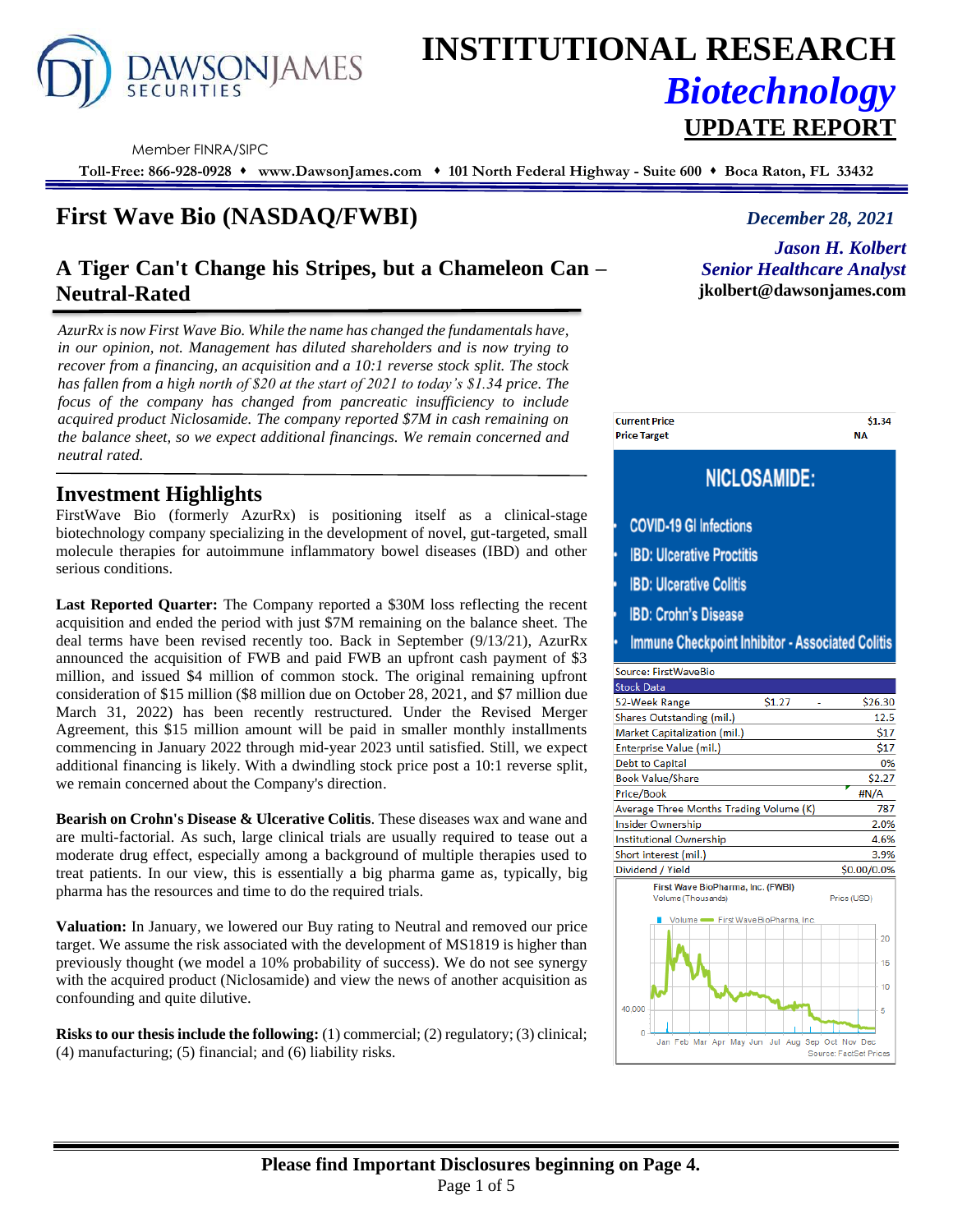

#### **Exhibit 1. Income Statement**

| FWBI.: Income Statement (\$000)                                                   |                   |                    |                   |                      |                     |                    |                 |                |                |           |         |          |        |        |        |         |          |
|-----------------------------------------------------------------------------------|-------------------|--------------------|-------------------|----------------------|---------------------|--------------------|-----------------|----------------|----------------|-----------|---------|----------|--------|--------|--------|---------|----------|
| .: YE December 31                                                                 | 2018A             | 2019A              | 2020A             | 1021A                | 2Q21A               | 3021A              | 4021E           | 2021E          | 2022E          | 2023E     | 2024E   | 2025E    | 2026E  | 2027E  | 2028E  | 2029E   | 2030E    |
| Revenue:                                                                          |                   |                    |                   |                      |                     |                    |                 |                |                |           |         |          |        |        |        |         |          |
| MS1819 Lipase in CP (Adult)                                                       |                   |                    |                   |                      |                     |                    |                 | <b>1999</b>    |                | 6,094     | 10,280  | 15,040   | 20,176 | 25,709 | 31.657 | 38,043  | 44,888   |
| MS1819 Lipase in CF (Pediatric)                                                   |                   |                    |                   |                      |                     |                    |                 |                |                | 505       | 1,139   | 1,855    | 2,660  | 3,524  | 4.451  | 5,432   | 6,469    |
| Royalties receivable from H. Pylori                                               |                   |                    |                   |                      |                     |                    |                 |                |                |           |         |          |        |        |        |         |          |
| <b>Total Product Sales</b>                                                        | and the           | <b>Section</b>     | . .               |                      |                     |                    | <b>Section</b>  | . н.           | <b>Section</b> | 6.600     | 11.418  | 16,895   | 22.836 | 29,233 | 36,108 | 43.474  | 51,356   |
| Royalty Payable to Mayoly Spindler                                                |                   |                    |                   |                      |                     |                    |                 |                | (61)           | (165)     | (285)   | (422)    | (571)  | (731)  | (903)  | (1,087) | (1, 284) |
| Total royalties, collaborative revenue                                            |                   |                    |                   |                      |                     |                    |                 |                | (61            | (165)     | (285)   | (422)    | (571)  | (731)  | (903)  | (1,087) | (1, 284) |
| <b>Total Revenue</b>                                                              | in 1              | in 1               | <b>Section</b>    |                      |                     |                    | <b>Section</b>  | <b>Section</b> | (61)           | 6,435     | 11,133  | 16,473   | 22,265 | 28,502 | 35.205 | 42.387  | 50,073   |
| Expenses:                                                                         |                   |                    |                   |                      |                     |                    |                 |                |                |           |         |          |        |        |        |         |          |
| Costs of Goods Sold                                                               |                   |                    |                   |                      |                     | . .                | <b>Contract</b> |                |                | 1,650     | 2,855   | 3,379    | 4,567  | 5,847  | 7,222  | 8,695   | 10,271   |
| %COGS                                                                             | 0%                | 0%                 | 0%                | 30%                  | 30%                 | 30%                | 30%             | 30%            | 30%            | 25%       | 25%     | 20%      | 20%    | 20%    | 20%    | 20%     | 20%      |
| <b>Research and Development</b>                                                   | 4,986             | 8,681              | 19,138            | 2,516                | 5,648               | 24,378             | 2,349           | 8,700          | 8,352          | 8,018     | 7,537   | 6,934    | 6,379  | 5,869  | 5,399  | 4,967   | 4,570    |
| <b>%R&amp;D</b>                                                                   |                   |                    |                   |                      |                     |                    |                 |                |                |           |         |          |        |        |        |         |          |
| General and Administrative<br>%SG&A                                               | 8,236             | 6,063              | 7,294             | 5,698                | 3,629               | 6,021              | 2,265           | 8,388          | 8,808          | 9,248     | 9,433   | 9,621    | 9,814  | 10,010 | 10,210 | 10,415  | 10,623   |
| Fair value adjustment, contingent consideration                                   | 210               |                    |                   |                      |                     |                    |                 |                |                |           |         |          |        |        |        |         |          |
| <b>Total Expenses</b>                                                             | 13,432            | 14,744             | 26,432            | 8.214                | 9.277               | 30.399             | 4,614           | 17.088         | 17,160         | 18,916    | 19,824  | 19.934   | 20,760 | 21,726 | 22.831 | 24.077  | 25,464   |
| Operating Income (Loss)                                                           | (13, 432)         | (14, 744)          | (26, 432)         | (8, 214)             | (9,277)             | (30, 399)          | (4,614)         | (17,088)       | (17, 221)      | (12, 481) | (8,691) | (3, 462) | 1.505  | 6.776  | 12.374 | 18.311  | 24,608   |
|                                                                                   |                   |                    |                   |                      |                     |                    |                 |                |                |           |         |          |        |        |        |         |          |
| Interest expense                                                                  | (102)             | (434)              | (5,840)           | (5)                  | (3)                 | (1)                |                 |                |                |           |         |          |        |        |        |         |          |
| Fair value adjustment, warrants                                                   |                   |                    | (398)             | 533                  |                     | (1)                |                 |                |                |           |         |          |        |        |        |         |          |
| Total Other Income                                                                | (102)             | (434)              | (6, 238)          | 528                  | (2)                 | (1)                |                 |                |                |           |         |          |        |        |        |         |          |
| <b>Pretax Income</b>                                                              | (13.534)          | (15, 178)          | (32,670)          | (7,686)              | (9.279)             | (30.401)           | (4,614)         | (17,088)       | (17, 221)      | (12, 481) | (8,691) | (3, 462) | 1,505  | 6,776  | 12,374 | 18,311  | 24,608   |
|                                                                                   |                   |                    |                   |                      |                     |                    |                 |                |                |           |         |          |        |        |        |         |          |
| Income taxes                                                                      |                   |                    |                   | (135)                | 22                  | (42)               |                 |                |                |           | (435)   | (277)    | 150    | 813    | 1,856  | 5,493   | 8,121    |
| <b>Tax Rate</b>                                                                   |                   |                    |                   |                      |                     |                    |                 |                |                |           | 5%      | 8%       | 10%    | 12%    | 15%    | 30%     | 339      |
| <b>GAAP Net Income (Loss)</b><br>Foreign currency translation adjustment & or Dvd | (13,534)<br>(194) | (15, 178)<br>(116) | (32,670)<br>(154) | (7,820)<br>(29, 981) | (9.257)<br>(3, 451) | (30, 442)<br>(118) | (4,614)         | (17,088)       | (17, 221)      | (12, 481) | (8,257) | (3, 185) | 1,354  | 5,963  | 10,518 | 12,817  | 16,488   |
| <b>GAAP Total Comprehensive Income (Loss)</b>                                     | (13, 728)         | (15, 294)          | (32.824)          | (29, 981)            | (12,730)            | (30,518)           | (4,614)         | (17,088)       | (17, 221)      | (12, 481) | (8.257) | (3, 185) | 1.354  | 5.963  | 10.518 | 12.817  | 16,488   |
|                                                                                   |                   |                    |                   |                      |                     |                    |                 |                |                |           |         |          |        |        |        |         |          |
| <b>GAAP-EPS</b>                                                                   | (0.86)            | (0.72)             | (1.15)            | (0.14)               | (0.12)              | (3.26)             | (0.49)          | (0.45)         | (1.84)         | (1.33)    | (0.87)  | (0.34)   | 0.14   | 0.62   | 1.10   | 1.33    | 1.70     |
| GAAP-EPS (Dil)                                                                    | (0.86)            | (0.73)             | (1.15)            | (0.14)               | (0.12)              | (3.26)             | (0.49)          | (0.45)         | (1.84)         | (1.33)    | (0.87)  | (0.34)   | 0.14   | 0.62   | 1.10   | 1.33    | 1.70     |
| Wgtd Avg Shrs (Bas) - '000s                                                       | 15.696            | 22,424             | 28.436            | 55.348               | 78.124              | 9.342              | 9,352           | 38,042         | 9.375          | 9,413     | 9.450   | 9,488    | 9,526  | 9,564  | 9.603  | 9.641   | 9,680    |
| Wgtd Avg Shrs (Dil) - '000s                                                       | 15,696            | 22,424             | 28,436            | 55,348               | 78,124              | 9,342              | 9,352           | 38,042         | 9,375          | 9,413     | 9,450   | 9,488    | 9,526  | 9,564  | 9.603  | 9,641   | 9,680    |

*Source: Dawson James estimates, company reports*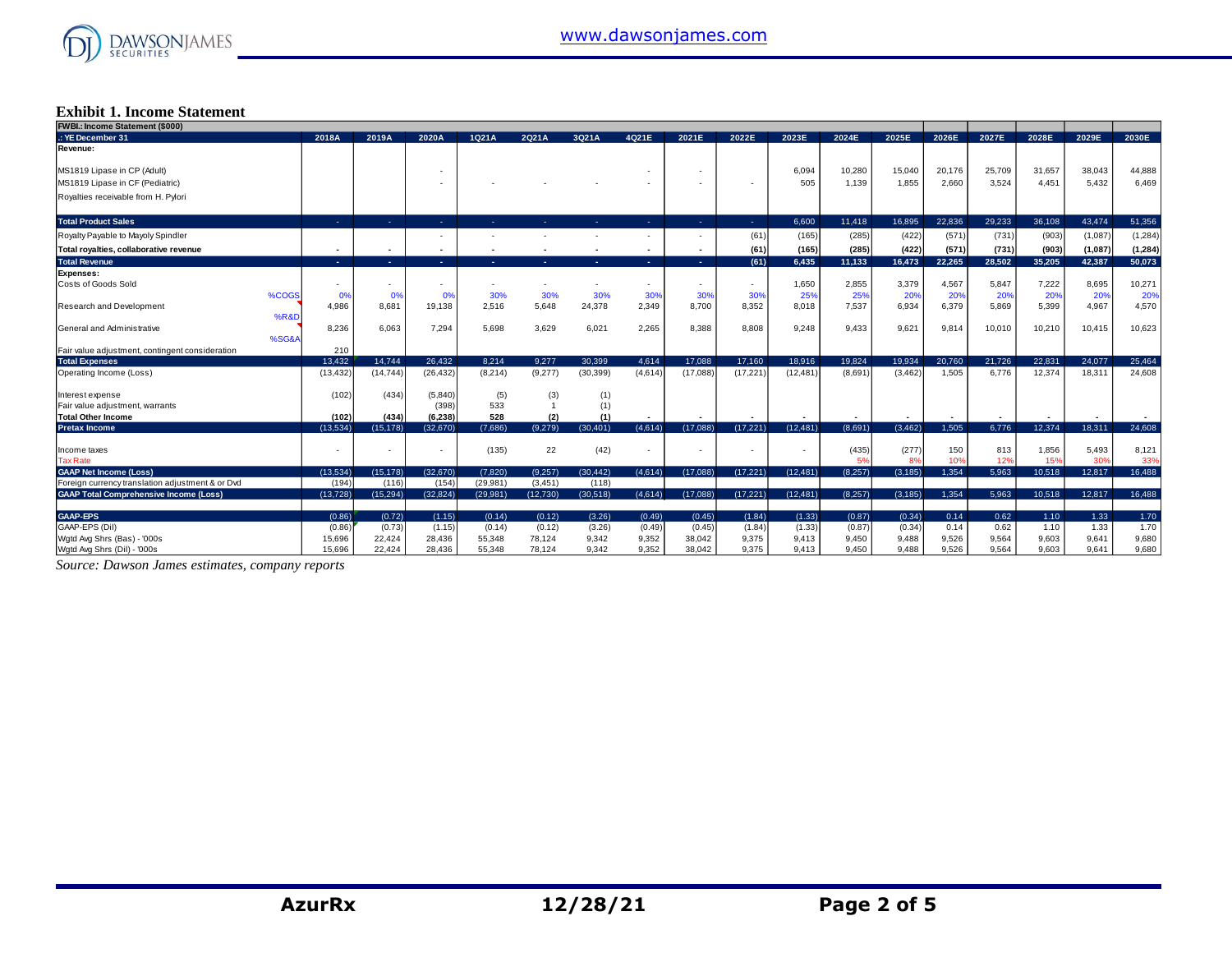

#### **Risk Analysis**

In addition to the typical risks associated with development-stage specialty pharmaceutical companies, potential risks specific to AzurRx are as follows:

**Financial risk.** The Company may need to raise capital in the marketplace in order to successfully push its products into the next phase, and there can be no assurances that the Company will be able to successfully raise capital and or do so on favorable terms.

**Clinical and regulatory risk**. Lead products must start and complete clinical trials. Trials may not produce results sufficient for regulatory approval.

**Partnership risk.** AzurRx may seek partnerships for clinical development support and commercialization. We have no specific knowledge of any discussions with possible partners today, and there can be no assurances that the Company will be able to secure a favorable partnership.

**Commercial risk.** There are no assurances that the Company will be able to secure favorable pricing, commercially launch products, and achieve significant market share to become profitable.

**Legal and intellectual property risk.** The Company may have to defend its patents and technical know-how, and there can be no assurances that the patents will not be infringed or will be held as valid if challenged, and or that the Company may infringe on third parties' patents.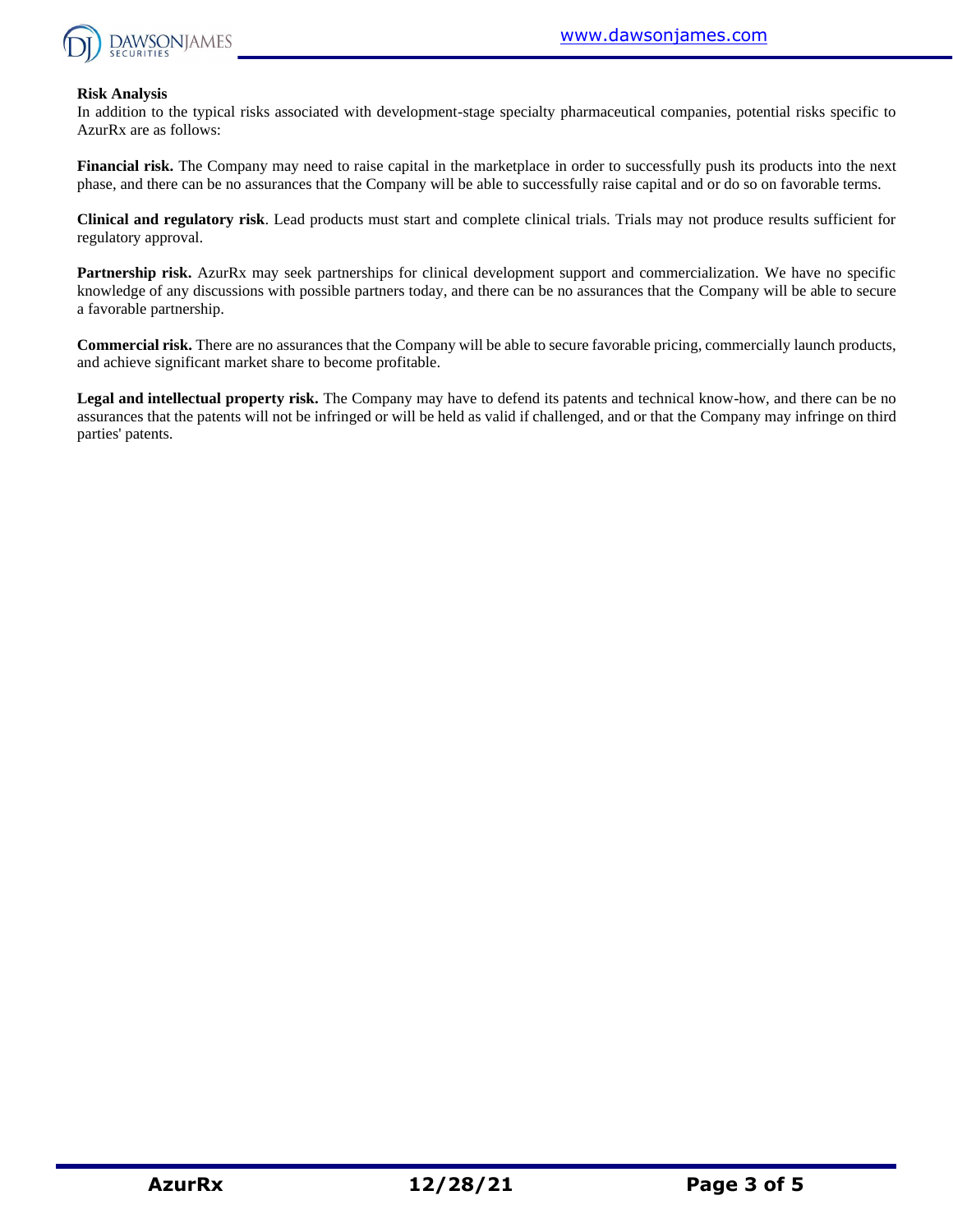

### **Important Disclosures:**

### **Price Chart:**



Price target and rating changes over the past three years: Initiated – Buy – July 11,  $2019$  – Price Target \$7.00 Update - Buy – August 15, 2019 – Price Target \$7.00 Update - Buy – September 25, 2019 – Price Target \$7.00 Update - Buy – October 15, 2019 – Price Target \$7.00 Update - Buy – March 3, 2020 – Price Target \$7.00 Price Target Change - Buy – May 4, 2020 – \$7.00 to \$3.00 Rating Change – Neutral – January 5, 2021 Price Target – NA Update – Neutral – April 1, 2021 Price Target – NA Update – Neutral – May 26, 2021 Price Target – NA Update – Neutral – September 13, 2021 Price Target – NA Update – Neutral – December 28, 2021 Price Target – NA

Dawson James Securities, Inc. (the "Firm") is a member of the Financial Industry Regulatory Authority ("FINRA") and the Securities Investor Protection Corporation ("SIPC").

The Firm does not make a market in the securities of the subject Company (s). The Firm has NOT engaged in investment banking relationships with FWBI in the prior twelve months, as a manager or co-manager of a public offering and has NOT received compensation resulting from those relationships. The Firm may seek compensation for investment banking services in the future from the subject Company (s). The Firm has not received any other compensation from the subject Company (s) in the last 12 months for services unrelated to managing or co-managing of a public offering.

Neither the research analyst(s) whose name appears on this report nor any member of his (their) household is an officer, director or advisory board member of these companies. The Firm and/or its directors and employees may own securities of the Company (s) in this report and may increase or decrease holdings in the future. As of November 30, 2021, the Firm as a whole did not beneficially own 1% or more of any class of common equity securities of the subject company(s) of this report. The Firm, its officers, directors, analysts or employees may affect transactions in and have long or short positions in the securities (or options or warrants related to those securities) of the Company (s) subject to this report. The Firm may affect transactions as principal or agent in those securities.

Analysts receive no direct compensation in connection with the Firm's investment banking business. All Firm employees, including the analyst(s) responsible for preparing this report, may be eligible to receive non-product or service specific monetary bonus compensation that is based upon various factors, including total revenues of the Firm and its affiliates as well as a portion of the proceeds from a broad pool of investment vehicles consisting of components of the compensation generated by investment banking activities, including but not limited to shares of stock and/or warrants, which may or may not include the securities referenced in this report.

Although the statements in this report have been obtained from and are based upon recognized statistical services, issuer reports or communications, or other sources that the Firm believes to be reliable, we cannot guarantee their accuracy. All opinions and estimates included in this report constitute the analyst's judgment as of the date of this report and are subject to change without notice.